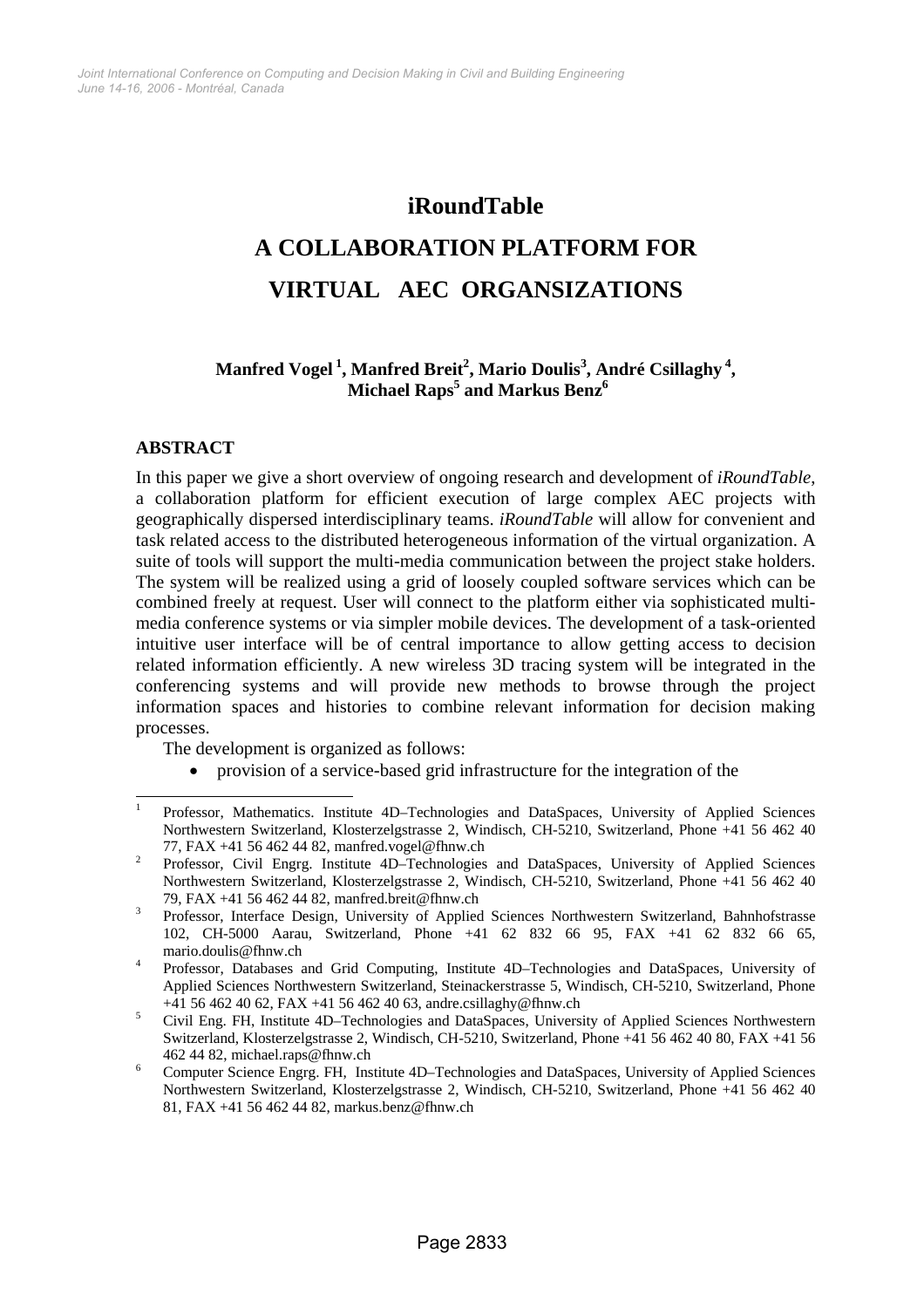distributed and heterogeneous information sources

- development of a suite of software services supporting the preparation, monitoring, documentation and archiving of decision meetings
- development of the 3D tracking system and the related software services for information browsing

# **KEY WORDS**

Collaborative Teamwork, Grid, Human Computer Interaction, Decision Making

# **INTRODUCTION**

Multimedia infrastructures used today in AEC projects are usually closed systems. They either work on intranets or offline systems, or are based in proprietary technologies, implying therefore a considerable investment for companies to use them. This limits the use of such systems to local participants with similar infrastructures. These restrictions prevent using these systems efficiently in virtual organizations, in geographically distributed groups or in heterogeneous infrastructures, hence in situations which are frequently found in large AEC projects.

We therefore make first developments towards an advanced system that we call *iRoundTable*. This system will be tailored to support typical everyday processes encountered in AEC projects. To reach this objective we will merge our experience form AEC projects, from interface design with our experience on distributed systems and data grids. Based on this background, we are currently developing a prototypal, Internet based system, which will capture, integrate and manage information of various types from distributed parties in order to support the AEC work processes. To test and evaluate the prototype, students from different universities are working with it on real world projects in international, multidisciplinary and geographically distributed teams (project- and process- based learning).

# **iRoundTable**

# **OVERVIEW**

Currently, *iRoundTable* is designed to provide the following five packages:

- *iRoomAssistent*: An interface to connect users to the system easily via Internet and to configure the heterogeneous local environments like workstations, notebooks, PDA's, sensors and the like
- *iRoomRegie*: a suite of software tools supporting the preparation, monitoring, documentation and archiving of meetings for decision making
- *iRoomGrid*: a service-oriented grid infra structure collecting and organizing sources of information and providing them to appropriate users
- *iRoomImmerse*: a 3D User Interface bringing Augmented and Virtual Reality functionalities into conferencing systems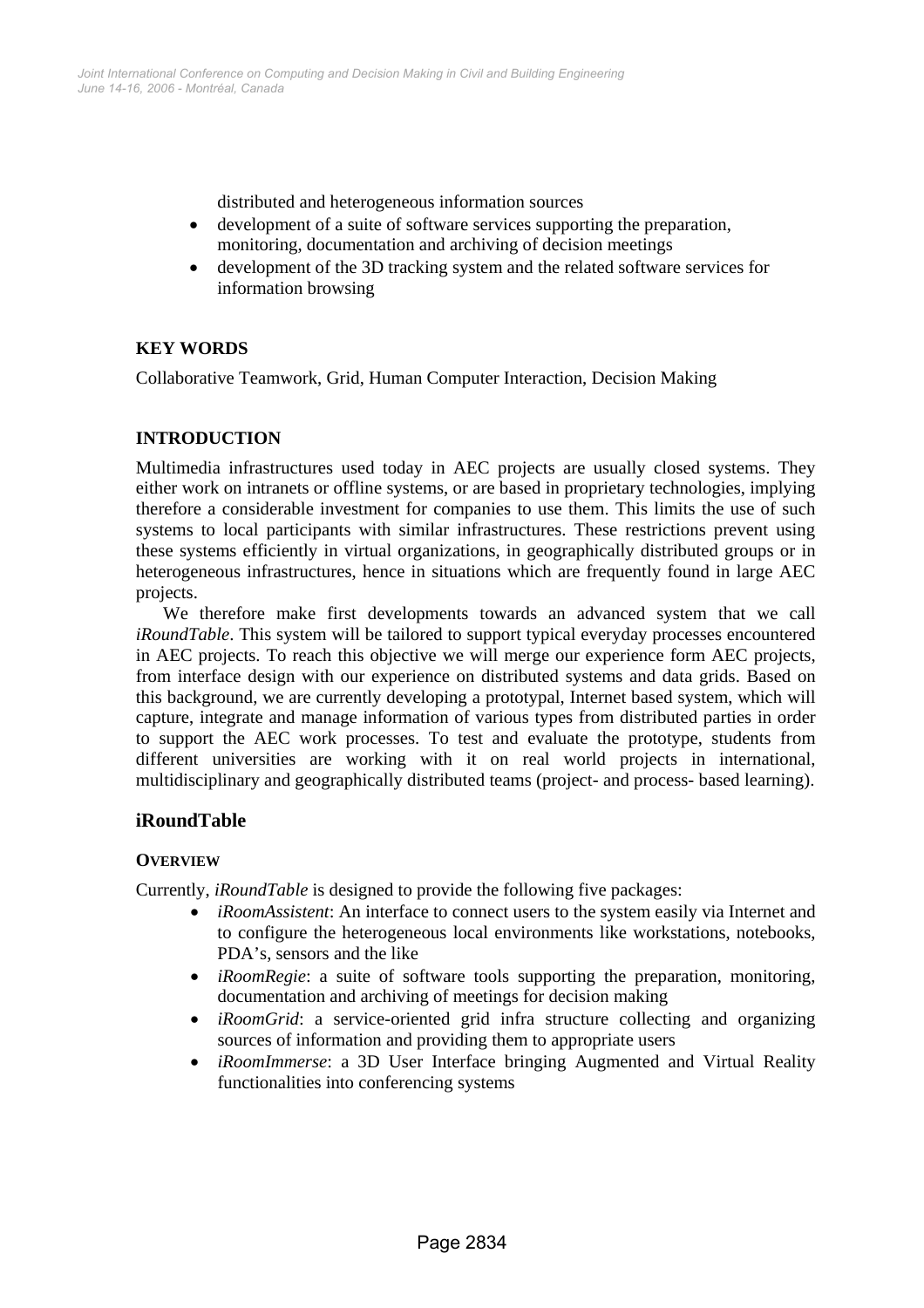• *iRoomVideo*: a digital library, allowing storing, annotating and searching of video streams of decision making processes

In the following, we briefly highlight each package.

#### *IROOMASSISTANT*

In AEC industries experts often draw sketches if they have to explain issues or if the negotiate in meetings. The paradigm of a blackboard in combination with a touch sensitive computer screens was the idea of a Smartboard. Thus, to any kind of computer generated multi-media content user can add his or her comments, remarks and ideas simply through writing and sketching with *electronic ink* on the board on a transparent layer on top of the displayed information. This *black board interface* is especially intuitive for architects and engineers who are used to communicate with the means of drawings and therefore reduces the threshold to man computer interaction. Often ideas get *shaped* or become *existent* in the course of the drawing process. The concept of the iRoom is to let users assemble, move and interact with any kind of multi-media information e.g. several drawings and documents which are relevant for a decision topic on large display panels which are positioned close together. In an iRoom meeting, people with different professional backgrounds and even laymen can participate.



Figure 1: Use of the iRoom in the Project Oriented Learning Environment during the final presentations

Thus we define an iRoom as an interactive information platform for supporting decision making processes of interdisciplinary teams. On big screens i.e. three SmartBoards or beamers information from various sources, such as computer, laptops, PDAs, tablet PCs etc, but also from participants which are connected to the meeting via the Internet can be presented and modified. All information such as plans, documents, databases, spreadsheets animations, simulations as well as 3D and 4D models may be arranged for a certain purpose and can be interactively modified or annotated with electronic ink.

Under the name iRoomAssistant, we are currently developing a graphical interface to connect and to configure the access of users and their various hardware and operating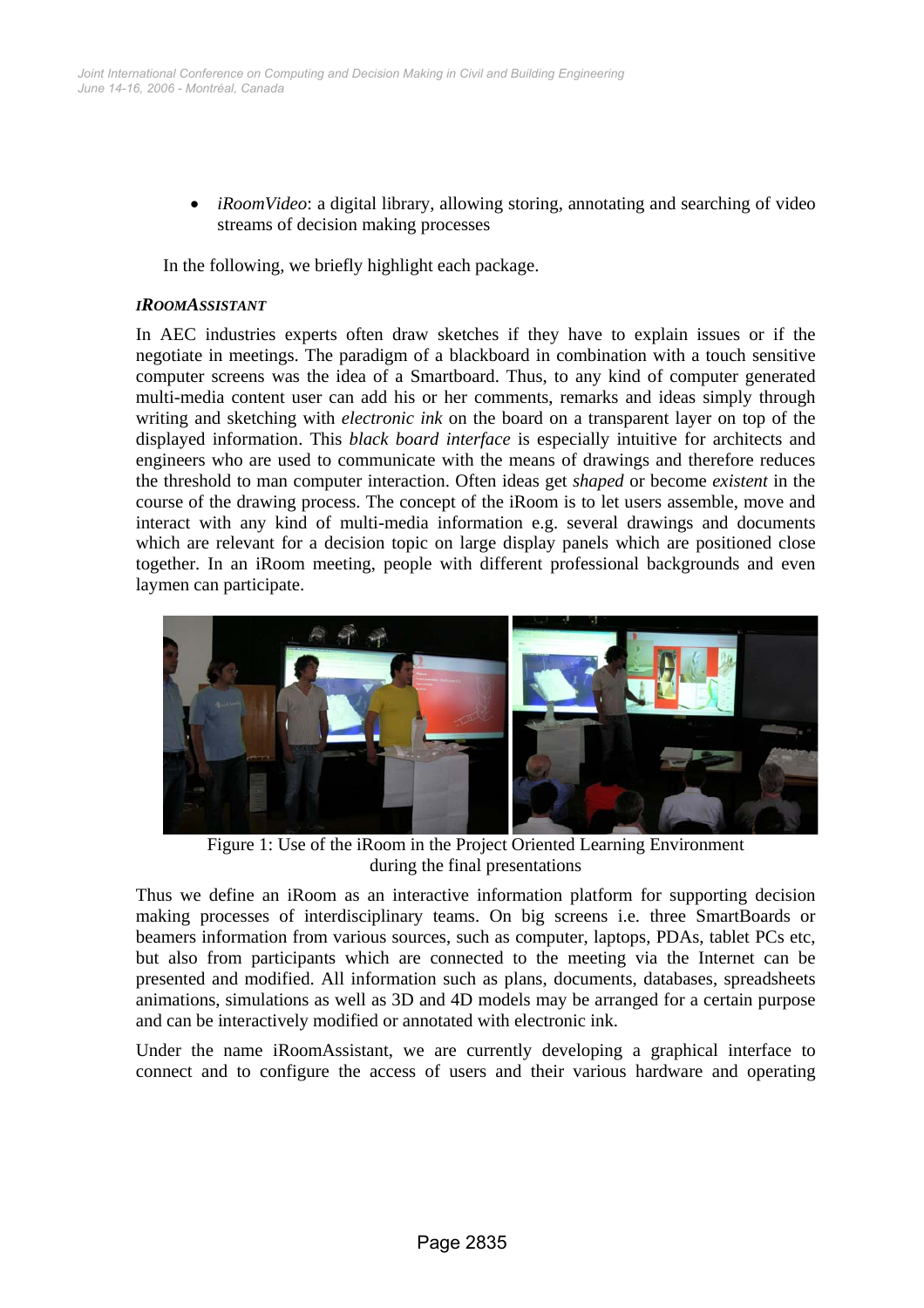systems to the iRoom platform in an intuitive way – thus allowing for quick set-ups of meetings in the iRoom.

iRoomAssistant manages topology of the iRoom which may change as the SmartBoards an other available display can be arranged freely due to the requirement of the meeting. Through the graphical user interface meeting participants can direct and control the information flow in the iRoom, regardless if the user attends the meeting locally in the iRoom or remotely via the Internet.

We build our application on top of Tidebreak teamspot software which evolved from the *iRos* project at Stanford University (Johanson, Fox, Hutchins and Winograd (2001)) Tidebreak implements a message heap system on the iRoom server – which is a robust iRoom operating system, where ubiquitous computing devices can freely connect or disconnect at any time to the system, without destabilizing the whole system. Furthermore pointRight offers a pointer/keyboard redirection system to control the connected devices with one mouse or keyboard.

The iRoomAssistant communicates with a data base to handle the manipulation of information during a meeting. All supported applications, like word processors, spreadsheets, pdf-viewers and 3D/4D CAD application need to have a plug-in for sending and receiving the events from the heap and to processing them, due to predefined event in the iRoom.

#### *IROOMREGIE*

We observe a steady grow of AEC projects executed by interdisciplinary and geographically distributed teams where significant parts of the work will be outsourced. To address the increasing demand of planning, coordination and cooperation work, we have started to develop a set of software tools called iRoomRegie to support the preparation, monitoring, documentation and archiving of the decision making process in meetings. With the help of these tools meetings of interdisciplinary, distributed teams should be based on actual process data and become more efficient and effective. The meeting results should be accessible and retraceable without big efforts at a later state.

iRoomRegie uses an Agenda-based approach to organize the meetings in the iRoom environment. Meeting participants receive a meeting agenda as invitation and can provide multi-media documents assigned to specific meeting topics or if necessary only the placeholder descriptions for documents, which will be provided later. With iRoomRegie these documents can be arranged and displayed in the iRoom by the meeting moderator to provide the information which is related to the topic in question. This is done by simple drag and drop actions in the user interface (figure 2). The meeting moderator can prepare the meeting information arrangement in the iRoom in advance. Documents which have been suppield via Internet will be displayed directly, the other show a template with the placeholder description. The actual documents can be synchronized on the fly when the meeting participant connects his or her computing device through iRoomAssistant.

So far only annotations to the documents using the red lining features of the smart board are considered. They will be saved together with the documents and can be recognized in the meeting protocol and the to-do list of the meeting.

iRoomAssistant will be used and tested in the coming POLE Europe projects (see below) to gain experiences and user feed-back in realistic interdisciplinary work settings. Especially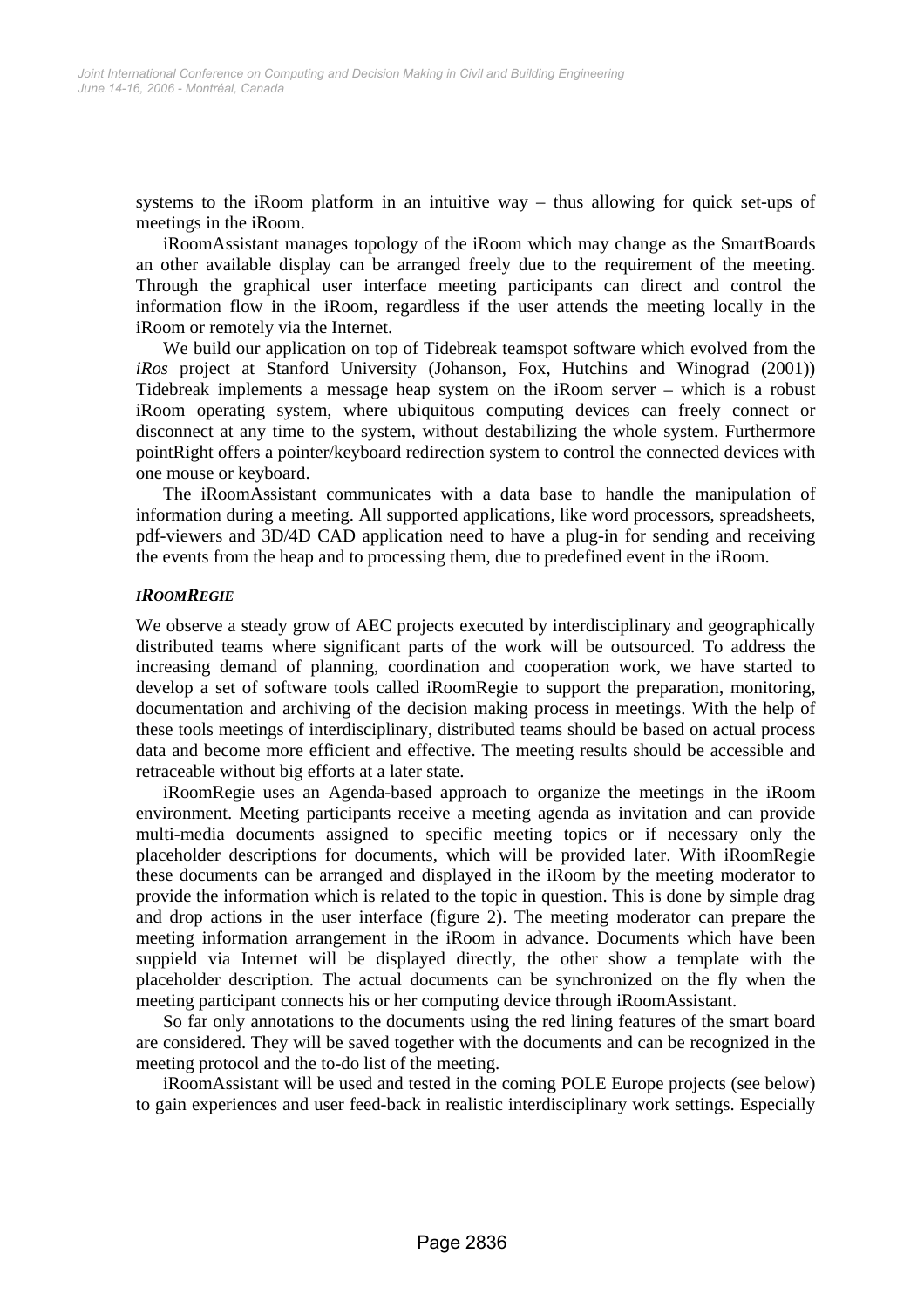

the review sessions of the geographically dispersed interdisciplinary team will show, if the handling of the iRoomRegie is intuitive enough.

Figure 2: Prototype iRoomRegie for the meeting moderation

# *IROOMGRID*

The grid package of *iRoundTable* is basically a fit of existing technologies to the needs of the AEC community. In a first phase, we will provide a configurable Infrastructure based on Globus or AccessGrid, which are generic middleware systems designed for this purpose. In a second phase, we will expand the infrastructure to support basic tasks. In this phase the infrastructure will be fitted to the specific needs of the other packages. In particular, special attention will be required for the integration of both the multimedia conference systems and the mobile devices. The system will be tested continuously on our test-bed (see below).

# *IROOMIMMERSE*

*iRoomImmerse* provides 3D User Interfaces for the use in collaborative working environments (Bowman et al. 2005). The two major goals of our development are the design of the 3D data spaces and the integration of the 3D technology into *iRoundTable*. Thus, the concept of *iRoomImmerse* includes the integration of stereoscopic projection technology and 3D optical tracking (Advanced Realtime Tracking GmbH, 2006).

3D data spaces: Providing understanding and insight of heterogeneous information and multidimensional data structures is one of the major goals of 3D User Interface Design. Studies have shown that head tracked stereo viewing can increase the size of an abstract graph that can be understood by a factor of three (Ware and Franck, 1996). Therefore we use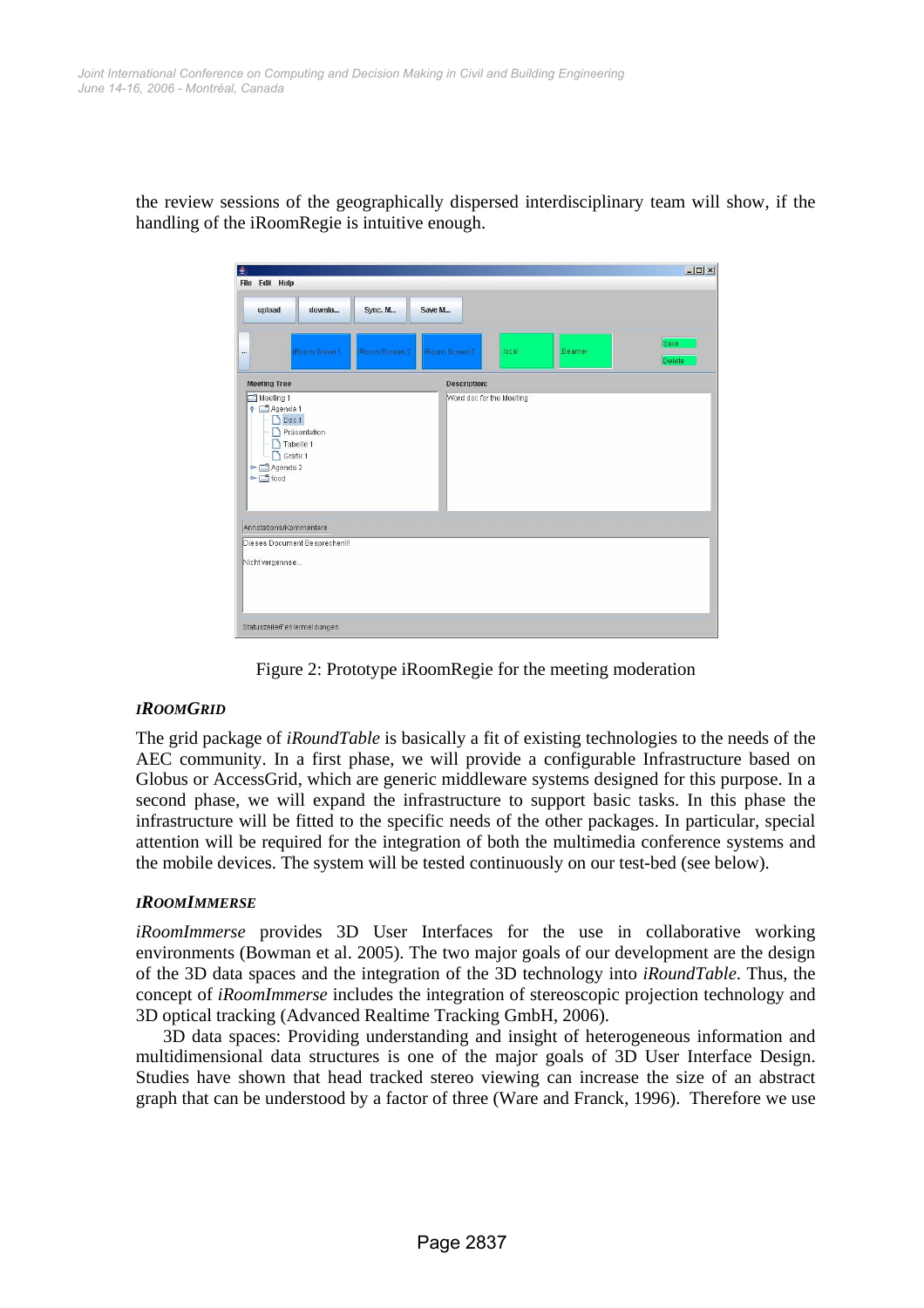stereoscopic real-time graphics and 3D optical tracking systems as known from Augmented or Virtual Reality Environments for the representation of the data. We also design the aesthetic impression of the virtual space to achieve a higher sense of presence - although presence is somewhat anomalous in a task-based classification of spatial information, a number of practical applications require a sense of presence (Ware, 2004). This also includes 3D interaction techniques that describe how the user can interact with the data.

3D technology: As we design a new workflow in a collaboration platform using 3D User Interfaces, we have to take care of keeping the Interface intuitive and understandable for the user. Therefore, the challenge is to integrate all hardware components into a sound arrangement of the physical environment (Prince et al. 2002). Main components are the stereoscopic projection wall, the 3D input devices and the 3D tracking system. The tracking is used for

- a) the users head, to give him the perspective correct view of the stereoscopic data presented on the projection wall
- b) the input devices, to enable the user to interact in the 3D data space.

Thus one has to take care, that the tracking area matches with the main position of the tracked users and components.

We actually develop to types of input device concepts. The first one provides a completely new developed device with a simple interaction concept. This keeps 3D interaction intuitive and easy for the user; although he has to interact with a device he is not familiar with (Simon and Doulis 2004). The second concept uses optical targets fixed to existing devices like PDA's or cell phones that are now used as interaction devices for the 3D User Interface (Watsen, Darken and Capps 1999 and Wagner, 2004). The user interacts with devices, he has become familiar with via an interface concept. In a next step we evaluate both concepts for the use in *iRoundTable*.



Figure 3: 3D Input devices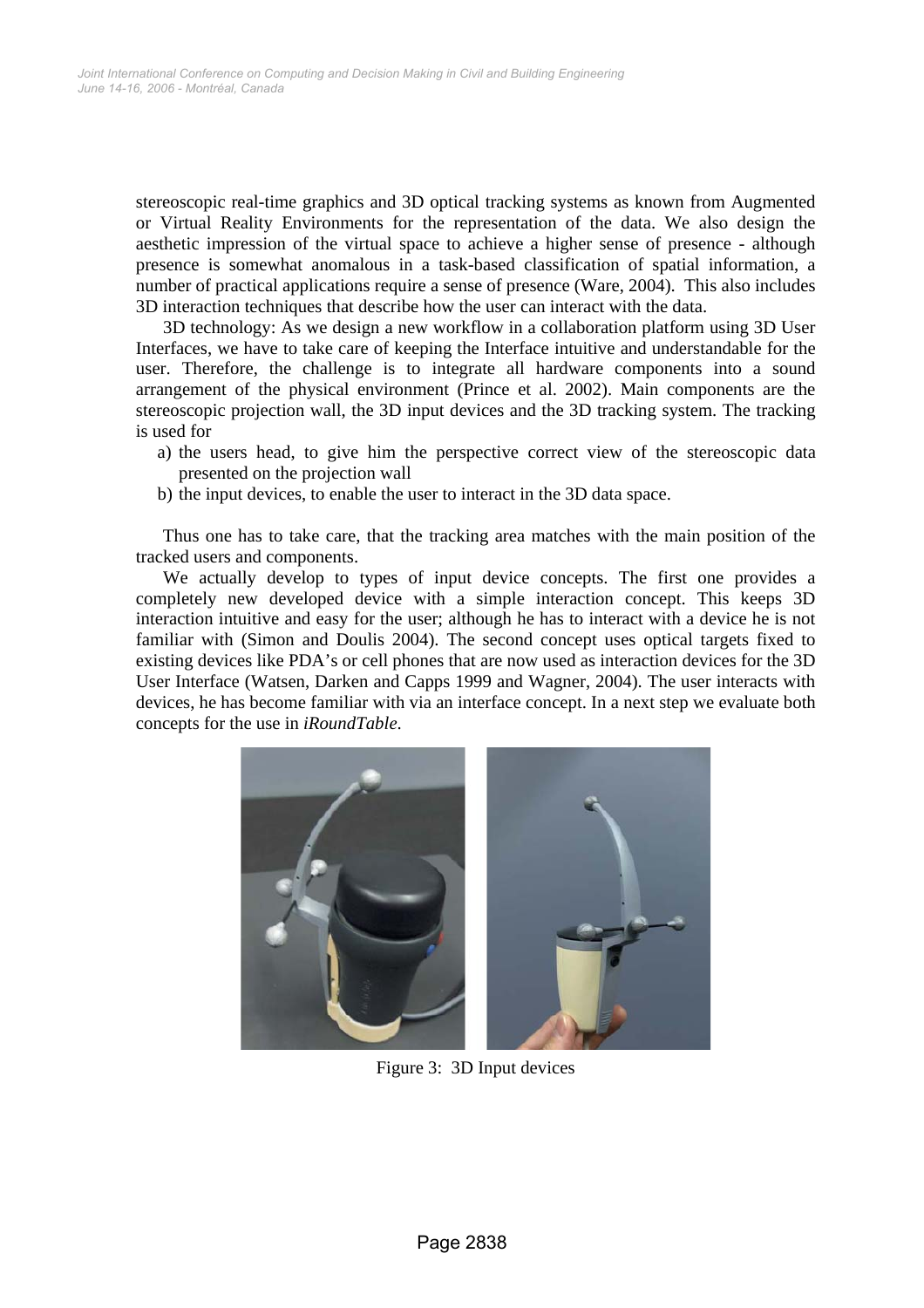#### *IROOMVIDEO*

During the course of every AEC project, extensive knowledge is being generated. Once the project is closed, however, merely a very small part of this knowledge is visible and represented in the final product. Therefore, most experiences are lost and wasted because they are not apparent in the documentation. This is exactly the point on which *iRoomVideo* focuses; the users shall be able to:

- recall information from digital libraries (technical, formal knowledge) and
- create and store process-related knowledge (informal knowledge), so that other development groups as well as the users themselves will profit from exemplarily using the saved information at a later stage.

|                                                                                                                                                                                                                                                                                                                                                                                                                                                                                                                                    | University of Applied Sciences<br>Northwestern Switzerland |
|------------------------------------------------------------------------------------------------------------------------------------------------------------------------------------------------------------------------------------------------------------------------------------------------------------------------------------------------------------------------------------------------------------------------------------------------------------------------------------------------------------------------------------|------------------------------------------------------------|
| Movie<br>product                                                                                                                                                                                                                                                                                                                                                                                                                                                                                                                   | <b>Search</b><br><b>Browse</b>                             |
| Search: ☑ Transscript □ Annotations □ Title □ Abstract<br>1 Search Results:                                                                                                                                                                                                                                                                                                                                                                                                                                                        |                                                            |
| productive<br>by the crew about the specially to close the emotions were trampled if<br>that a productive pretty good at the ritz disney movie they like to buy my<br>disapprove of us<br>24 <sub>sec</sub><br>production<br>market course the incumbents you and that christ the production of a<br>bigger value to them then the u. n. has five thousand men-<br>71112<br>Diserber<br>74 <sub>sec</sub><br>productive<br>they want it okay and good quality productive now we go through the<br>years this segment has<br>91 sec | 124 HA<br>201 (a) 01<br>Ambas Para<br><b>ALLEY</b>         |

Figure 4: iRoomVideo trace all ocurrences of the word "productive" in the video recording of a review session in the POLE Europe project

— अ≭

In the iRoom we regularly record video sequences of team meetings. Once these video data is captured, we face the problem to find the desired information for later use, e.g. for redesign purposes. To get an overview of the data in the video database *iRoomVideo* allows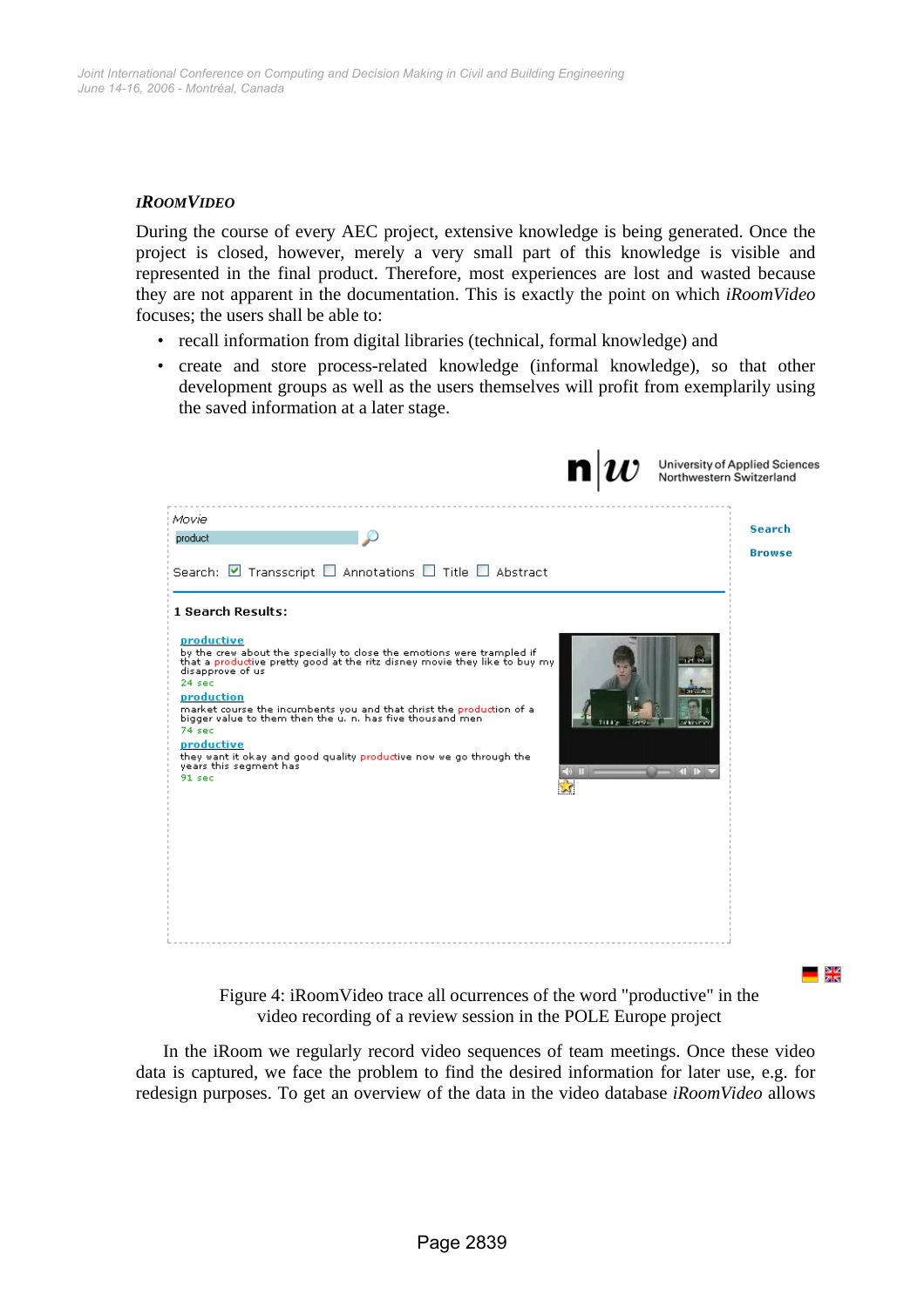searching with keywords after spoken words and getting to the queried position. For this purpose a transcript is generated automatically with a large vocabulary speech recognition system and stored in a database.

With more annotation of the video stream like slide synchronization, abstract, text and chapter track it is possible to describe the decision making processes or points of interest. The digital video sequences can be labeled by means of indexes and annotations. This new methodology is an ideal complement to existing (static) libraries. The combination of the two technologies, however, offers a quick and target-oriented access to both forms of knowledge.

# **USE CASE – TEST BED**

We continuously test and evaluate our developments, the interfaces, interaction concepts and software prototypes in POLE and LAKE projects, two initiatives established and carried out in a network of international universities.

POLE–Europe (Project Oriented Learning Environment, www.pole-europe.ch) is an educational project of University of Applied Sciences Northwestern Switzerland in collaboration with several national (ETHZ, EPFL, University St. Gallen, HTA Lucerne) and international universities (Stanford University, Aalborg University, TU Delft, NTNU Trondheim, ETSA Barcelona, Bauhausuniversität Weimar, Helsinki University of Technology, FH Trier, Politecnico Milano, Brno University of Technology, … ). Based on real projects students from different universities have the chance to learn and experience the cooperation in international, multidisciplinary and geographically distributed teams (projectand process- based learning). Via modern ICT, the student teams communicate and are guided by their faculty coaches and supported by industry mentors.

The aim of LAKE (Libraries for Advanced Learning Environments, www.lakeeurope.ch) is the development, implementation and evaluation of an integrated learning environment. LAKE expands the POLE framework by implementing digital libraries (static ones as well as dynamic databases recorded and automatically annotated of decision making processes) into the design process. LAKE is also a collaboration with several Swiss and international Universities (ETHZ, University St. Gallen, Stanford University, University of Strathclyde).

Both projects, POLE and LAKE provide ideal test beds for testing, evaluating and improving *iRoundTable*, since they engage interdisciplinary team work of geographically dispersed organizations.

# **CONCLUSIONS**

By definition, virtual organizations are aimed at integrating information from heterogeneous sources. This project of an AEC specific virtual organization will be dedicated to bring information to people in a form that is intuitively understandable. A main challenge will therefore be to integrate all aspects of *iRoundTable* (use, work flow, technical, spatial, personal, system components and configurations, auxiliary devices) into a sound interface concept.